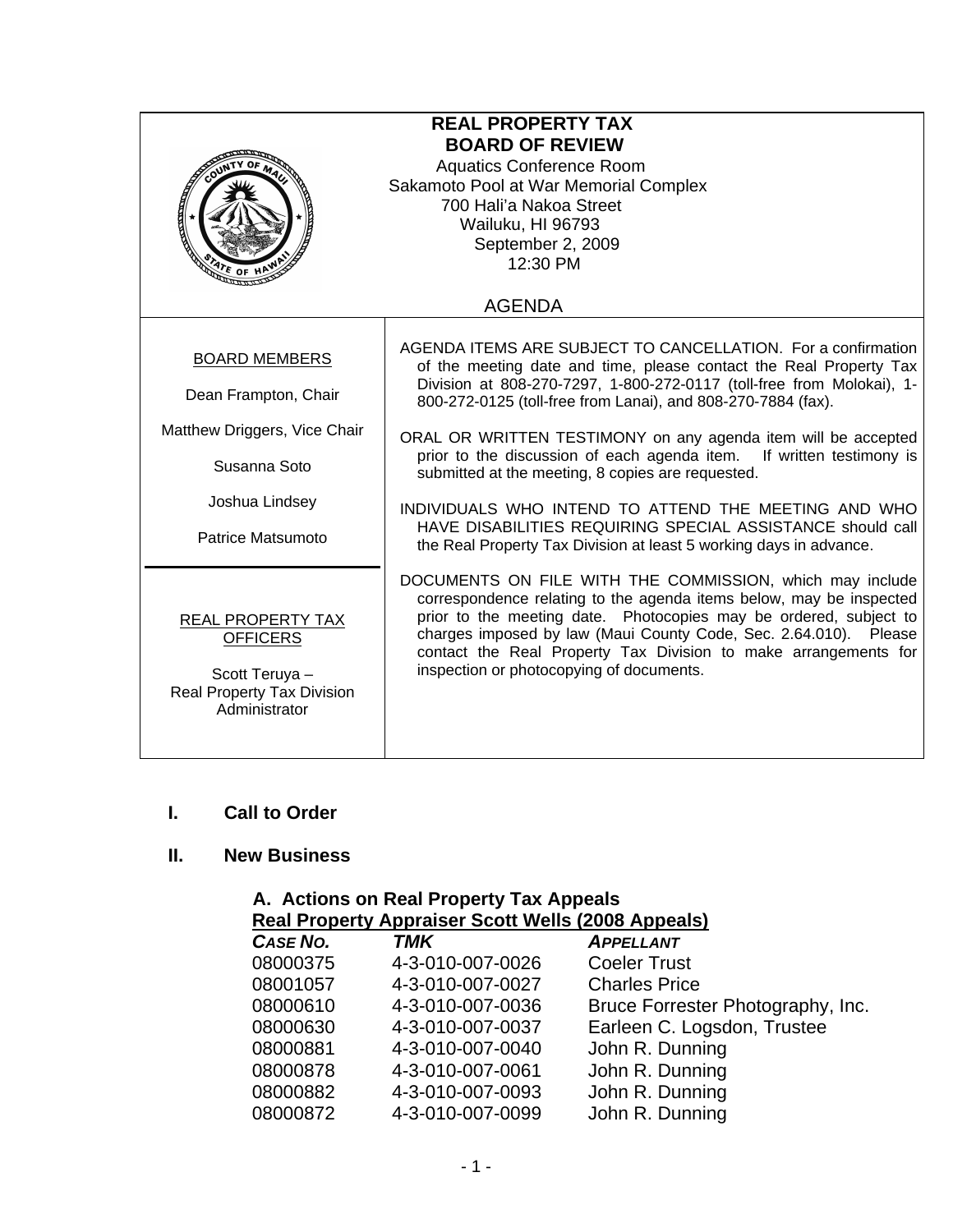| Real Property Appraiser Scott Wells (2008 Appeals cont'd) |  |
|-----------------------------------------------------------|--|
|-----------------------------------------------------------|--|

| <b>CASE NO.</b>                                        | TMK                                                     | <b>APPELLANT</b>                    |
|--------------------------------------------------------|---------------------------------------------------------|-------------------------------------|
| 08000885                                               | 4-3-010-007-0132                                        | John R. Dunning                     |
| 08000883                                               | 4-3-010-007-0179                                        | John R. Dunning                     |
| 08000884                                               | 4-3-010-007-0213                                        | John R. Dunning                     |
| 08000942                                               | 4-3-010-007-0047                                        | Ronald R. Roberts                   |
| 08000225                                               | 4-3-010-007-0066                                        | Norman/Karen MacDonald              |
| 08000676                                               | 4-3-010-007-0067                                        | Beverly A. Kaufman                  |
| 08001425                                               | 4-3-010-007-0077                                        | Kenneth Gavaza                      |
| 08000391                                               | 4-3-010-007-0091                                        | <b>Charles/Ruth Wolfarth</b>        |
| 08000120                                               | 4-3-010-007-0096                                        | Martin V. Jennings, et al           |
| 08001500                                               | 4-3-010-007-0097                                        | AOAO of Royal Kahana                |
| 08000171                                               | 4-3-010-007-0107                                        | James Vanderweele                   |
| 08000775                                               | 4-3-010-007-0116                                        | S. Hotta Holdings, Inc.             |
| 08000389                                               | 4-3-010-007-0137                                        | S. Hotta Holdings, Inc.             |
| 08000488                                               | 4-3-010-007-0117                                        | William/Bobbi Borbas                |
| 08000217                                               | 4-3-010-007-0126                                        | Richard J. Heaton                   |
| 08000718                                               | 4-3-010-007-0127                                        | Royal Kahana 711, LLC               |
| 08000777                                               | 4-3-010-007-0136                                        | Ann/Ben Little                      |
| 08001032                                               | 4-3-010-007-0147                                        | William J. Watson                   |
| 08001501                                               | 4-3-010-007-0156                                        | James/Susan Steele                  |
| 08001169                                               | 4-3-010-007-0167                                        | <b>Edward Rathbun</b>               |
| 08000067                                               | 4-3-010-007-0186                                        | Donald H. Beisner                   |
| 08000030                                               | 4-3-010-007-0196                                        | Leigh/Shirley Jones                 |
| 08001168                                               | 4-3-010-007-0197                                        | James/Mary Robinson                 |
| 08000400                                               | 4-3-010-007-0216                                        | Leroy/Helen Geske                   |
| 08000806                                               | 4-3-010-007-0226                                        | Jerome/Ellyn Lippman                |
| 08000309                                               | 4-3-010-007-0227                                        | Chet K. Goldberg                    |
| 08000172                                               | 4-3-010-007-0236                                        | Douglas A. Adams                    |
|                                                        | Real Property Appraiser Sandra Kuniyoshi (2008 Appeals) |                                     |
| CASE NO.                                               | <b>TMK</b>                                              | <b>APPELLANT</b>                    |
| 08001464                                               | 3-4-011-008-0000                                        | Gulsons, LLC                        |
| 08001449                                               | 3-4-038-042-0000                                        | Gulsons, LLC                        |
| 08001452                                               | 3-4-044-036-0000                                        | Gulsons, LLC                        |
| 08001460                                               | 3-4-020-016-0000                                        | Elden Equity Fund 18                |
| 08001462                                               | 3-4-038-021-0000                                        | Dept. Atty. General, Family Support |
| 08001461                                               | 3-4-044-013-0000                                        | 4384 Malaai Street Partners         |
| 08001183                                               | 3-5-001-067-0000                                        | Kehalani Mauka                      |
| 08000931                                               | 4-3-002-043-0002                                        | <b>Blancaflor Rev Family Trust</b>  |
| 08000495                                               | 4-3-002-043-0005                                        | Gene/Patricia Johnston              |
| 08000242                                               | 4-3-002-043-0035                                        | William/Ronda Eddleman              |
| 08001007                                               | 4-3-005-009-0006                                        | John W. Noonan                      |
| 08000377                                               | 4-3-009-003-0000                                        | <b>Scott Shoemaker</b>              |
| Real Property Appraiser Sandra Kuniyoshi (2007 Appeal) |                                                         |                                     |
| <b>CASE NO.</b>                                        | <b>TMK</b>                                              | <b>APPELLANT</b>                    |
| 07001098                                               | 4-4-001-052-0047                                        | Raymond/Hazel Rachkowski            |